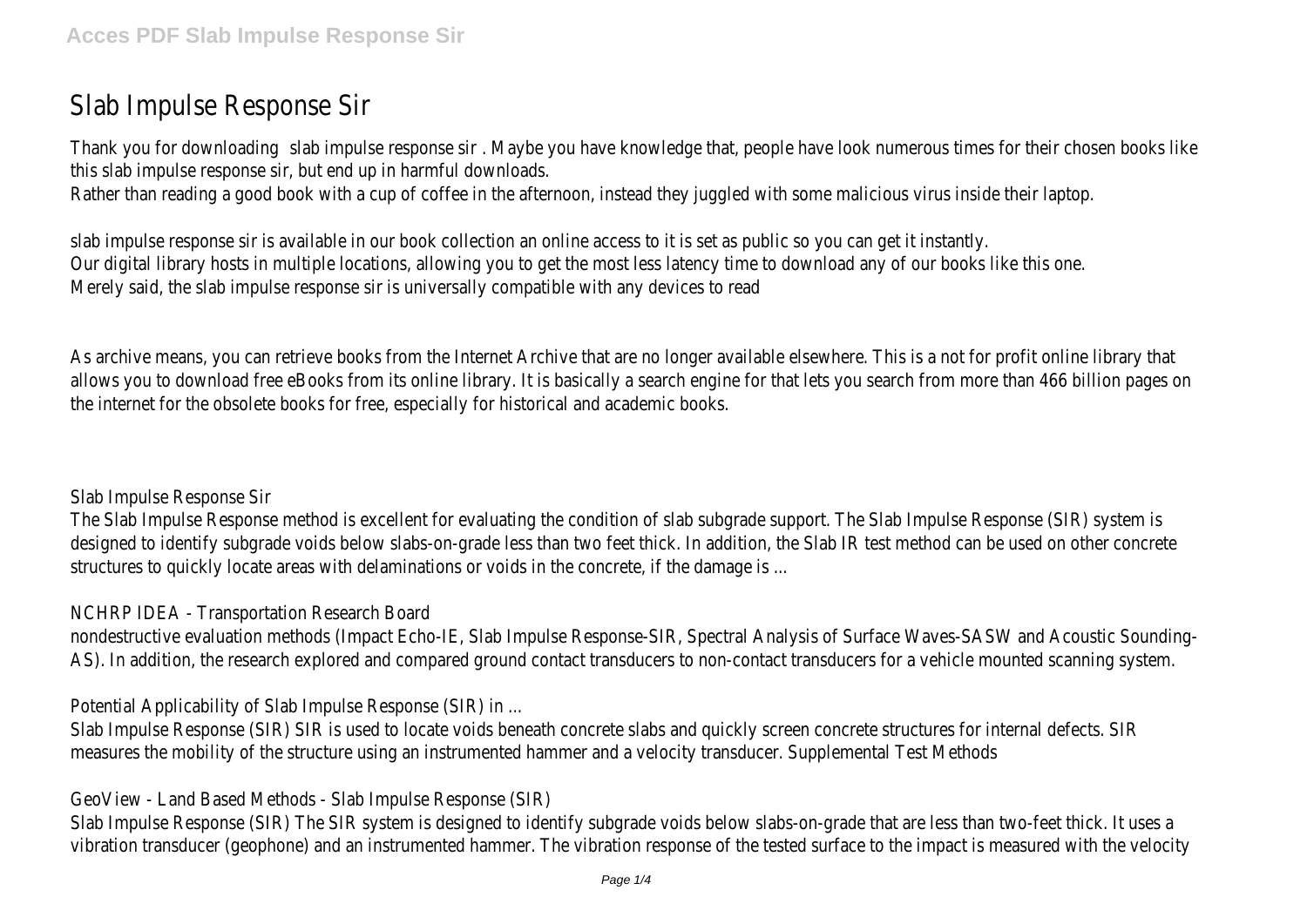#### geophone to produce the mobility plots of the ...

#### Potential Applicability of Slab Impulse Response (SIR) in ...

The EchoThief impulse response reverb library consists of more than a hundred real-world spaces sampled from around North America. A great collection of detailed and rich impulses. The sampled spaces are quite interesting – here are a few examples: The last covered bridge in Wisconsin.

#### SLAB IMPULSE RESPONSE (SIR) - PCTE

GeoView - Slab Impulse Response (SIR) System by GeoView, Inc.. The Slab Impulse Response (SIR) system is designed to identify subgrade voids below on-grade concrete slabs that are less than two feet thick. The SIR method cannot identify the actual de...

#### S LAB I MPULSER ESPONCE [ S LAB IR]

For the slab impulse response component, a 1-3 lb impulse force transducer with hard plastic head is raised and dropped periodically (at least every 3 feet). The response of the bridge deck is monitored with a vertical, fixed velocity transducer (geophone) on the axle. The contractor's final report is available.

#### Impulse Response Testing - Analysis of Relative Test Data

impacted with an impulse hammer and the response of the slab is monitored by a geo-phone placed next to the impact point. The hammer input and the receiver output are recorded by an Olson Instruments Freedom Data PC equipped with the Slab Impulse Response System (SIR-1). In easy access areas, 400-600 Slab IR tests can be per-formed in an 8 hour ...

#### Vehicle-Mounted Bridge Deck Scanner

It offers zero-latency processing with low CPU-consumption and excellent HDIR impulse responses made by Pinguin Ingenieurbüro from Hamburg. StandardCLIP. StandardCLIP is a new advanced clipping-plugin. You can use StandardCLIP as a dynamic tool to increase the volume or as an effect to add odd harmonics to your signal. ... SIR Audio Tools uses ...

Olson Instruments | Nondestructive Testing Equipment - NDT ...

The Slab Impulse Response (SIR) system is designed to identify subgrade voids below on-grade concrete slabs that are less than two feet thick. The SIR method cannot identify the actual depth or thickness of possible voids, but can determine the lateral extent.

#### Experts in nondestructive testing and evaluation

The Slab Impulse Response system is available in two different models which can be run from Olson's Freedom Data PC or NDE 360 Platforms: 1. Slab Impulse Response - 1 (SIR-1) 2. Slab Impulse Response - 2 (SIR-2) The SIR-1 Model includes a vertical geophone transducer for flat slabs, an instrumented hammer, cables, and the acquisition ...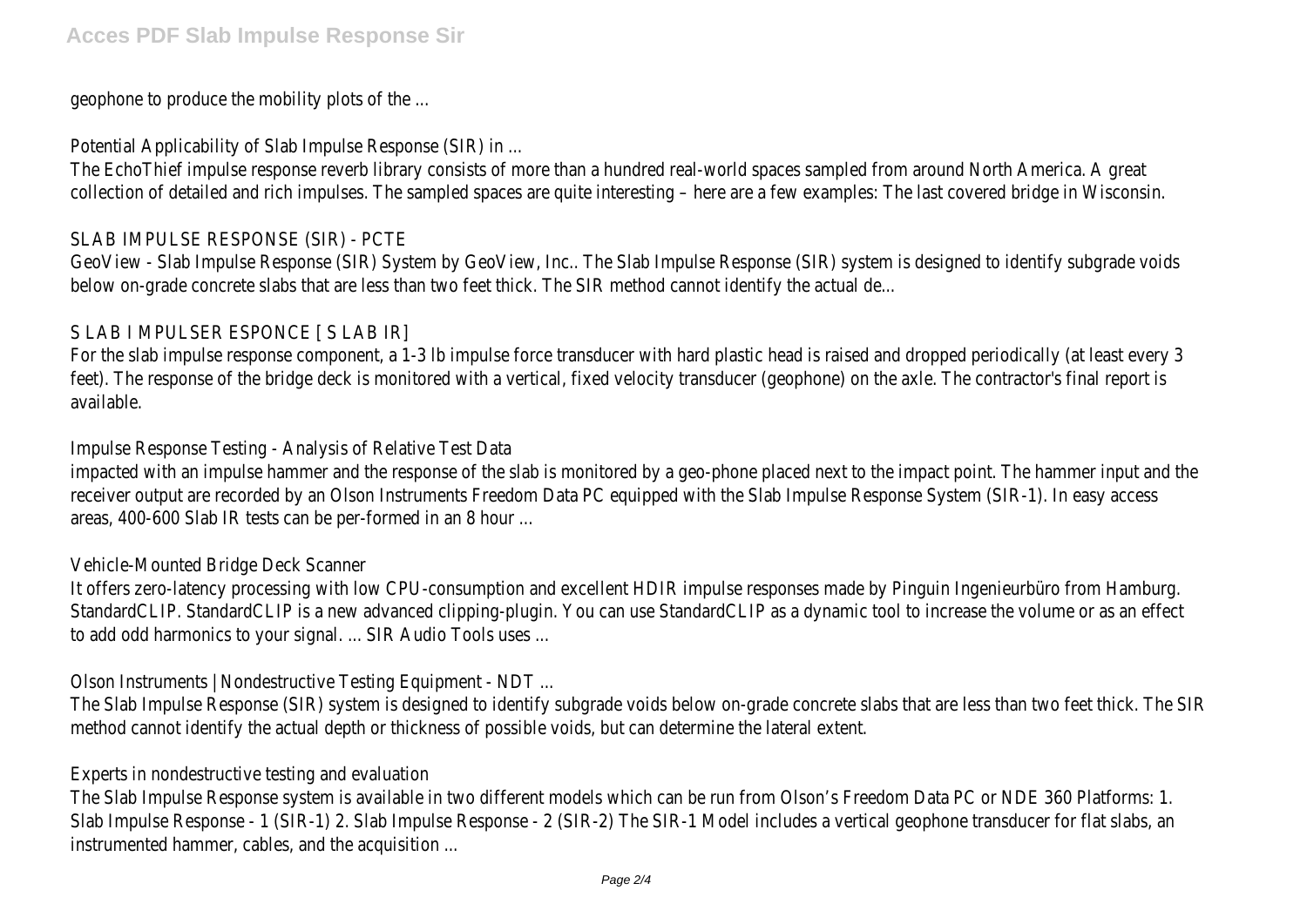# **Acces PDF Slab Impulse Response Sir**

#### The Slab Impulse Response method is excellent for ...

The Slab Impulse Response system is available in two different models which can be run from Olson's Freedom Data PC or NDE 360 Platforms: 1. Slab Impulse Response - 1 (SIR-1) 2. Slab Impulse Response - 2 (SIR-2) The SIR-1 Model includes a vertical geophone transducer for flat slabs, an instrumented hammer, cables, and the

# SIR1 | SIR Audio Tools

The current research work evaluated the applicability of the Slab Impulse Response (SIR) method in pavement health monitoring by conducting in-situ test results at four different locations of a ...

# STRUCTURAL | PAVEMENT | TUNNEL SYSTEMS Slab Impulse ...

The current research work evaluated the applicability of the slab impulse response (SIR) method in pavement health monitoring by conducting in-situ test results at four different locations of a construction project in Dallas, Texas.

# Products | SIR Audio Tools

New GSSI StructureScan Pro SIR-4000 sale, including 1600 MHz or 2600 MHz antenna, RADAN 7 Software and Accessories, 2 year GSSI warranty. GSSI StructureScan Pro SIR-4000 premier ground penetrating radar system for concrete inspection, offering a wide variety of antenna options for concrete and other applications.

# Slab Impulse Response – Olson Engineering

SLAB IMPULSE RESPONSE (SIR) www.olsoninstruments.com www.olsonengineering.com The Slab Impulse Response (Slab IR) method is used primarily to identify and map subgrade voids below slabs-on-grade and behind walls and tunnel liners, although it also sees use in

# Slab Impulse Response | Concrete Thickness | GeoView

tech brief. The Slab Impulse Response (SIR) method is used primarily to identify and map subgrade voids below slabs-on-grade, although it also sees use in general condition evaluation of structural elements.This method is excellent for evaluating the repair of slab subgrade support conditions by comparing the support conditions before and after repairs.

# Concrete and Masonry NDT - S&ME - Home - S&ME

How to get "Impulse Responses"? Is a RTAS-Version of SIR available? It seems if I move the Impulse Response SIR can no longer find the file. the impulse files seem to be .rar files, but SIR seems to be looking for .wav files? My Sequencer doesn't compensate latency when using SIR as Send-Effect. How do I use SIR as Send-Effect?

# Free Impulse Responses: 4 Reverb Packs To Download ...

Impulse Response (IR) is a test method that provides information regarding the relative quality of concrete within a test area. The test method is